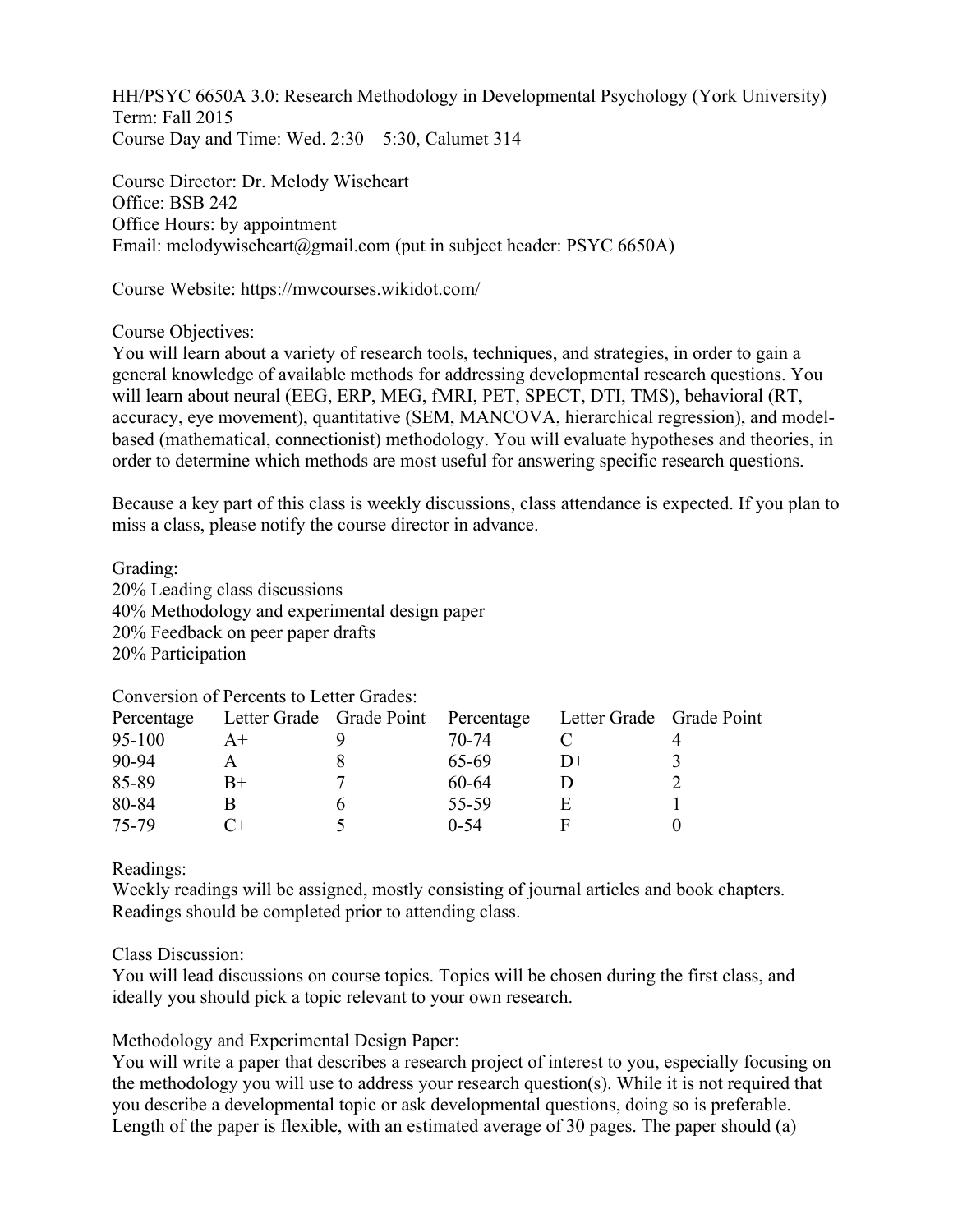briefly overview the topic, (b) include a detailed method section that uses novel (to you) methodology, (c) address an open question about your topic, and (d) describe how the methodology contributes to advancement of your research question(s). You will provide feedback on peer paper drafts.

Although you are encouraged to use other papers in strong field-specific journals (e.g., Psychophysiology) as guides for the relevant information to include, do not simply copy method sections from other articles. Your method section should demonstrate your knowledge of key parameters for a given technique and technique-specific design issues. Strong experimental design and rigorous and appropriate data collection, processing, and analysis are important. Some studies published in top journals include poor design choices, and it is your responsibility to learn as much as you can about a technique, so you don't repeat the authors' mistakes.

### Participation:

Participation will be determined, at the sole discretion of the course director, based on your contributions to class lectures and discussions. You should come to class prepared to ask relevant questions about the readings, and it is expected that you will have read, made notes about, and highlighted confusing aspects of the readings in advance of each class. You should ask questions and contribute your knowledge about techniques, during lectures. This course will succeed or fail based on your interactions during the course.

### Missed Deadlines:

If you think you are going to miss a deadline, please notify the course director, so alternate arrangements can be made.

# Cheating:

Don't cheat! Cheating and plagiarism not only impair your learning, but also are penalized by the university. If you cheat, you may receive a failing grade for the assignment or the course, or other actions may be taken against you. For university policy on cheating, see: http://www.yorku.ca/secretariat/policies/document.php?document=69 http://www.arts.yorku.ca/faculty\_and\_staff/policies\_and\_procedures\_for\_faculty/academic\_hone sty\_students.php

#### General Information:

Important information for students regarding the Ethics Review process, Access/Disability, Academic Honesty/Integrity, Student Conduct, and Religious Observance Days is available on the CCAS webpage (see Reports, Initiatives, Documents):

http://www.yorku.ca/secretariat/senate\_cte\_main\_pages/ccas.htm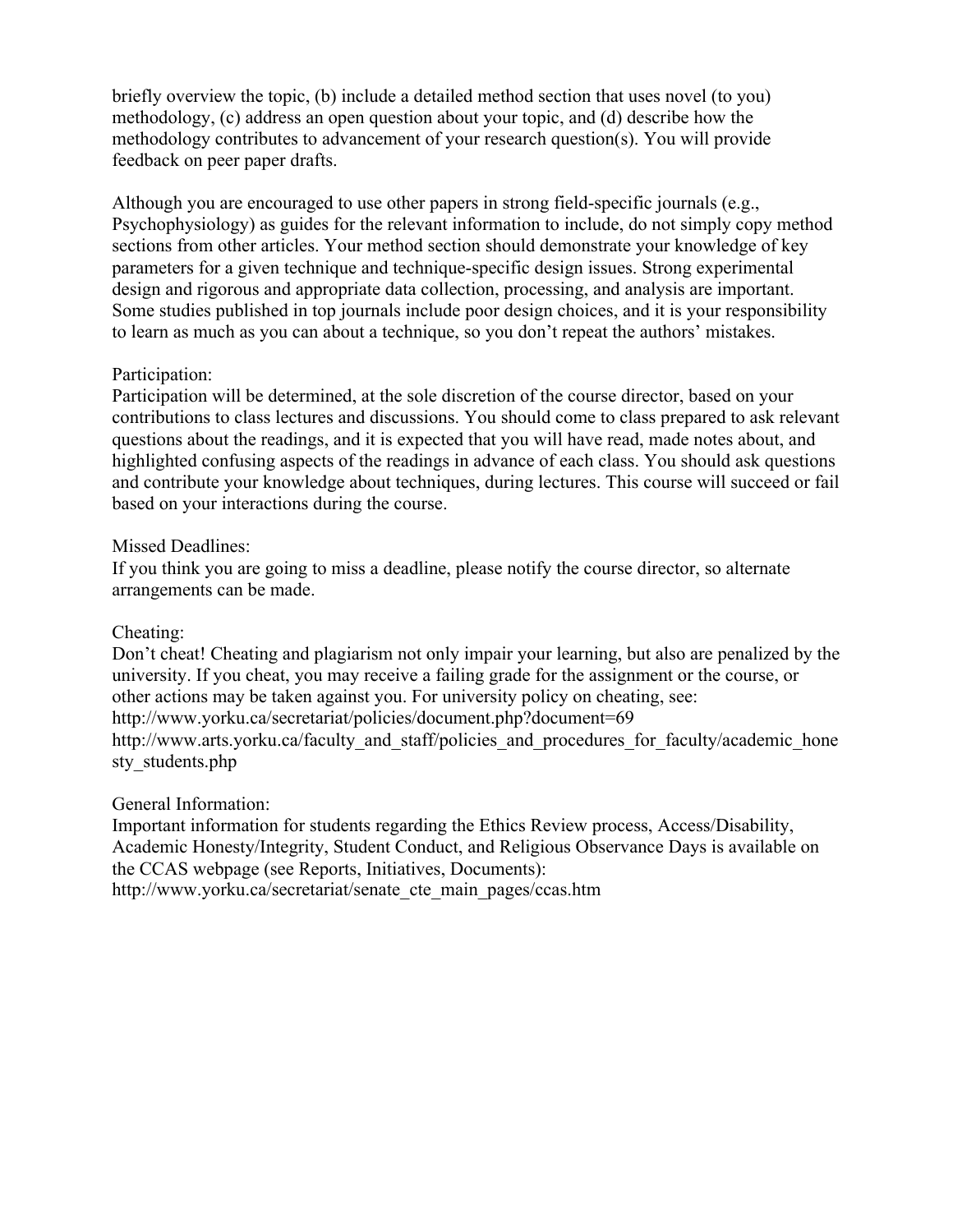Weekly Topics:

Day 1 – Sep 16: ERP lecture

Day 2 – Sep 23: ERP discussion

Day 3 – Sep 30: SEM lecture

Day 4 – Oct 7: SEM discussion

Day 5 – Oct 14: Eye movements discussion

Day 6 – Oct 21: Eye movements discussion

Day 7 – Oct 28: Outlier detection discussion

Day 8 – Nov 4: Outlier detection discussion

Day 9 – Nov 11: Mathematical modeling discussion

Day 10 – Nov 18: Mathematical modeling discussion

Day 11 – Nov 25: Computational modeling discussion

Day 12 – Dec 2: Computational modeling discussion

Methodology paper due dates:

Sep 30: Specific topic and methodology to be used

Oct 14: Outline of paper

Nov 4: Draft of paper

Nov 11: Feedback on paper drafts

Dec 2: Final paper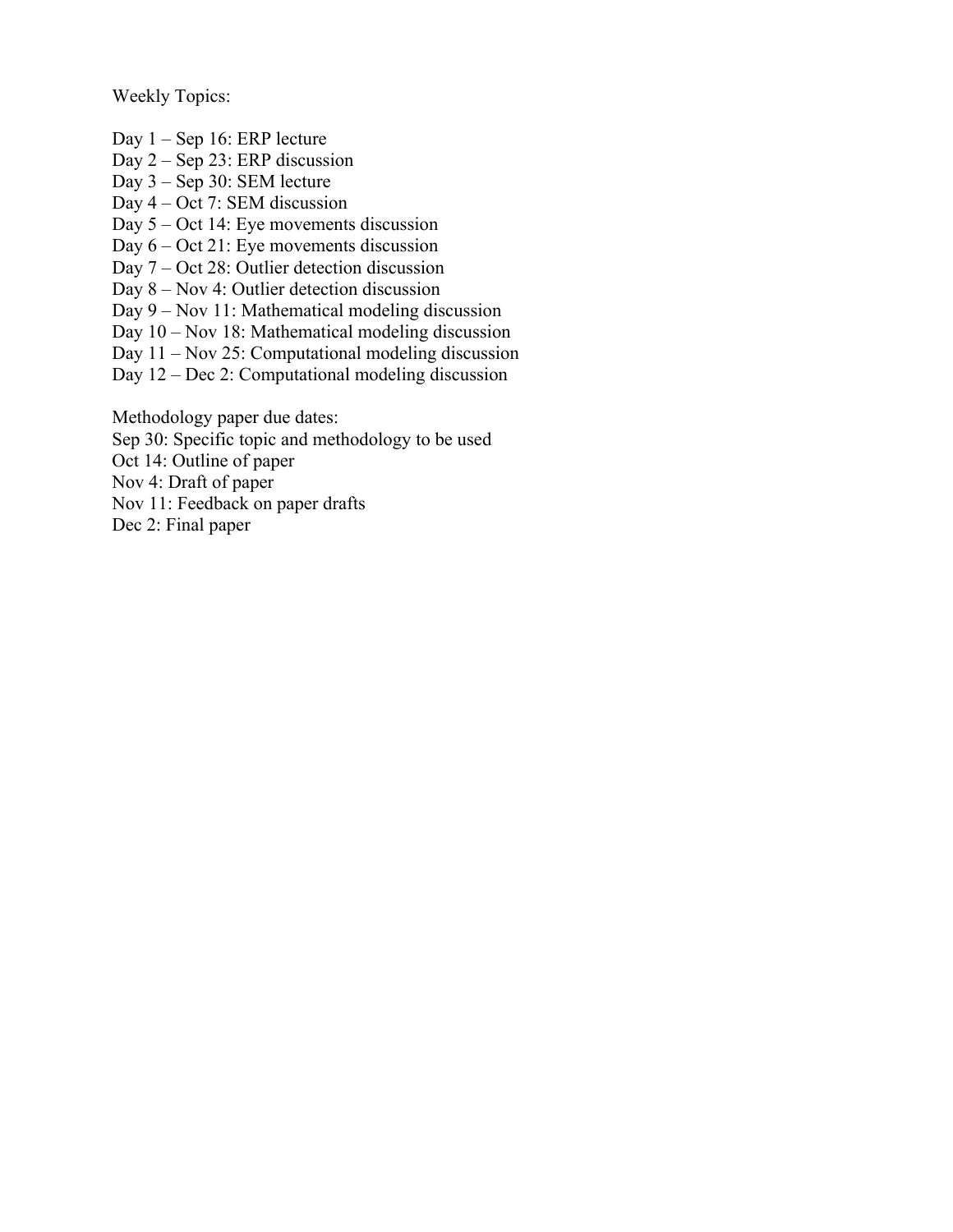#### Weekly Readings:

### Day 1: ERP lecture

Slides: Courtesy Steve Luck, http://www.erpinfo.org/

1. Olvet, D. M., & Hajcak, G. (2008). The error-related negativity (ERN) and psychopathology: Toward an endophenotype. Clinical Psychology Review, 28, 1343- 1354.

# Day 2: ERP discussion

1. Kappenman, E.S., & Luck, S. J. (2012). ERP components: The ups and downs of brainwave recordings. In S. J. Luck & E. S. Kappenman (Eds.), *The Oxford Handbook of ERP Components* (pp. 3-30). New York: Oxford University Press. 2. Keil, A., Debener, S., Gratton, G., Junhöfer, M., Kappenman, E.S., Luck, S. J., Luu, P., Miller, G., & C.M., Yee. (2014). Publication guidelines and recommendations for studies using electroencephalography and magnetoencephalography. *Psychophysiology*, *51*, 1-21.

# Day 3: SEM lecture

Slides: Courtesy John Fox, http://socserv.mcmaster.ca/jfox/Courses/soc761/index.html 1. Huizinga, M., Dolan, C. V., & van der Molen, M. W. (2006). Age-related change in executive function: Developmental trends and a latent variable analysis. Neuropsychologia, 44, 2017-2036.

### Day 4: SEM discussion

1. MacCallum, R. C., & Austin, J. T. (2000). Applications of structural equation modeling in psychological research. Annual Review of Psychology, 51, 201-226. 2. Schreiber, J. B., Nora, A., Stage, F. K., Barlow, E. A., & King, J. (2006). Reporting structural equation modeling and confirmatory factor analysis results: A review. The Journal of Educational Research, 99, 323-338.

#### Day 5: Eye movements discussion

1. Rayner, K. (1998). Eye movements in reading and information processing: 20 years of research. Psychological Bulletin, 124(3), 372-422.

# Day 6: Eye movements discussion

1. Fukushima, J., Hatta, T., & Fukushima, K. (2000). Development of voluntary control of saccadic eye movements: I. Age-related changes in normal children. Brain and Development, 22, 173-180.

2. Kramer, A. F., Gonzalez de Sather, J. C. M., & Cassavaugh, N. D. (2005). Development of attentional and oculomotor control. Developmental Psychology, 41(5), 760-772.

3. Kramer, A. F., Hahn, S., Irwin, D. E., & Theeuwes, J. (2000). Age differences in the control of looking behavior: Do you know where your eyes have been? Psychological Science, 11(3), 210-217.

# Day 7: Outlier detection discussion

1. Agnuinis, H., Gottfredson, R. K., & Joo, H. (2013). Best-practice recommendations for defining, identifying, and handling outliers. Organizational Research Methods, 16, 270- 301.